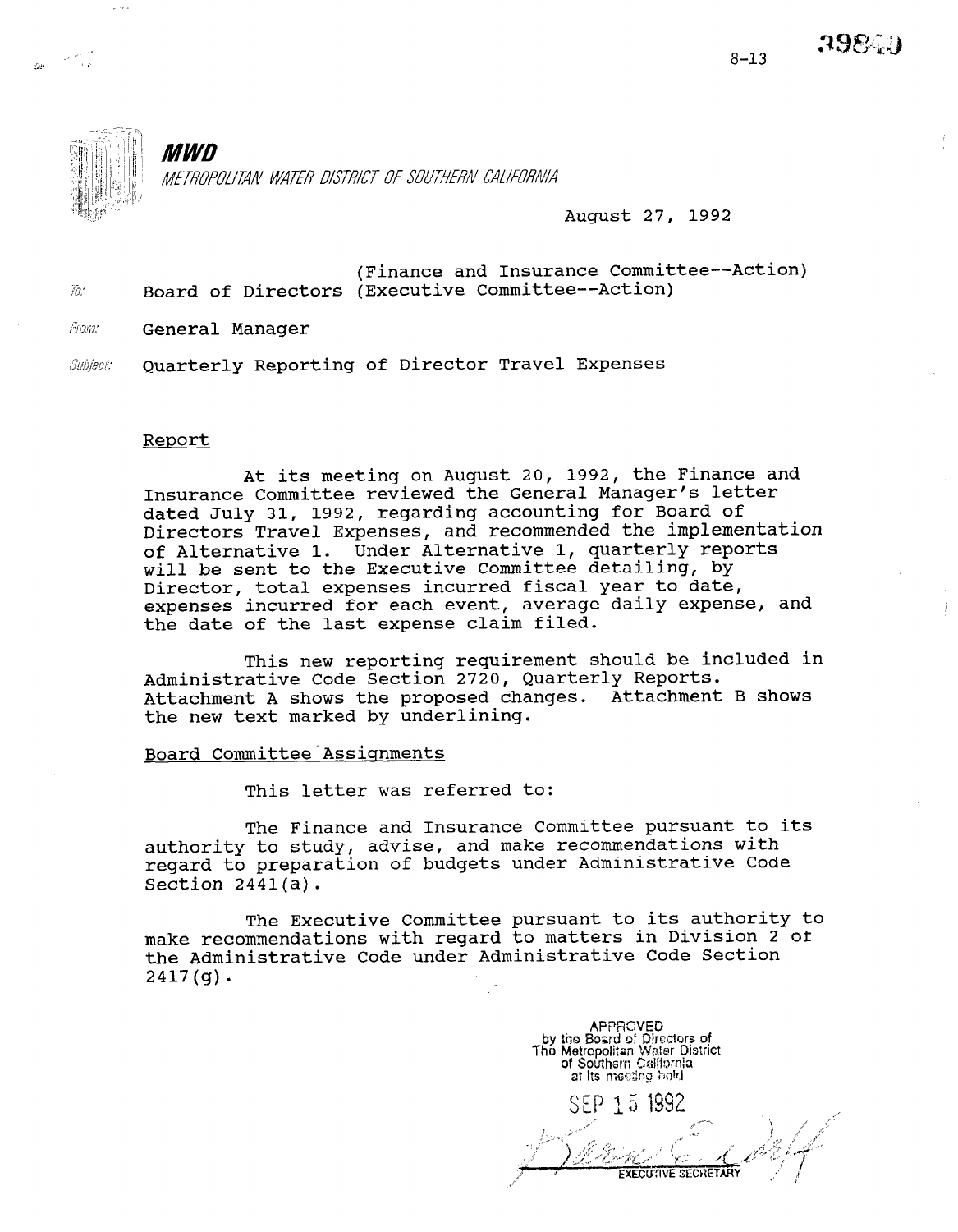Board of Directors -2- August 27, 1992

 $\langle \sigma \rangle$ 

 $\label{eq:2.1} \frac{1}{2\pi} \frac{2\Gamma}{\Gamma_{\rm c}} \left( \frac{1}{\Gamma_{\rm c}} \right) \left( \frac{1}{\Gamma_{\rm c}} \right)$ 

Recommendation

FINANCE AND INSURANCE AND EXCUTIVE COMMITTEES FOR ACTION.

It is recommended that the Board of Directors amend Section 2720 of the MWD Administrative Code to read as shown  $\frac{1}{2}$  in Exhibit A.  $\frac{1}{2}$ 

Carl

MCF:lg  $\ldots$ 

Attachments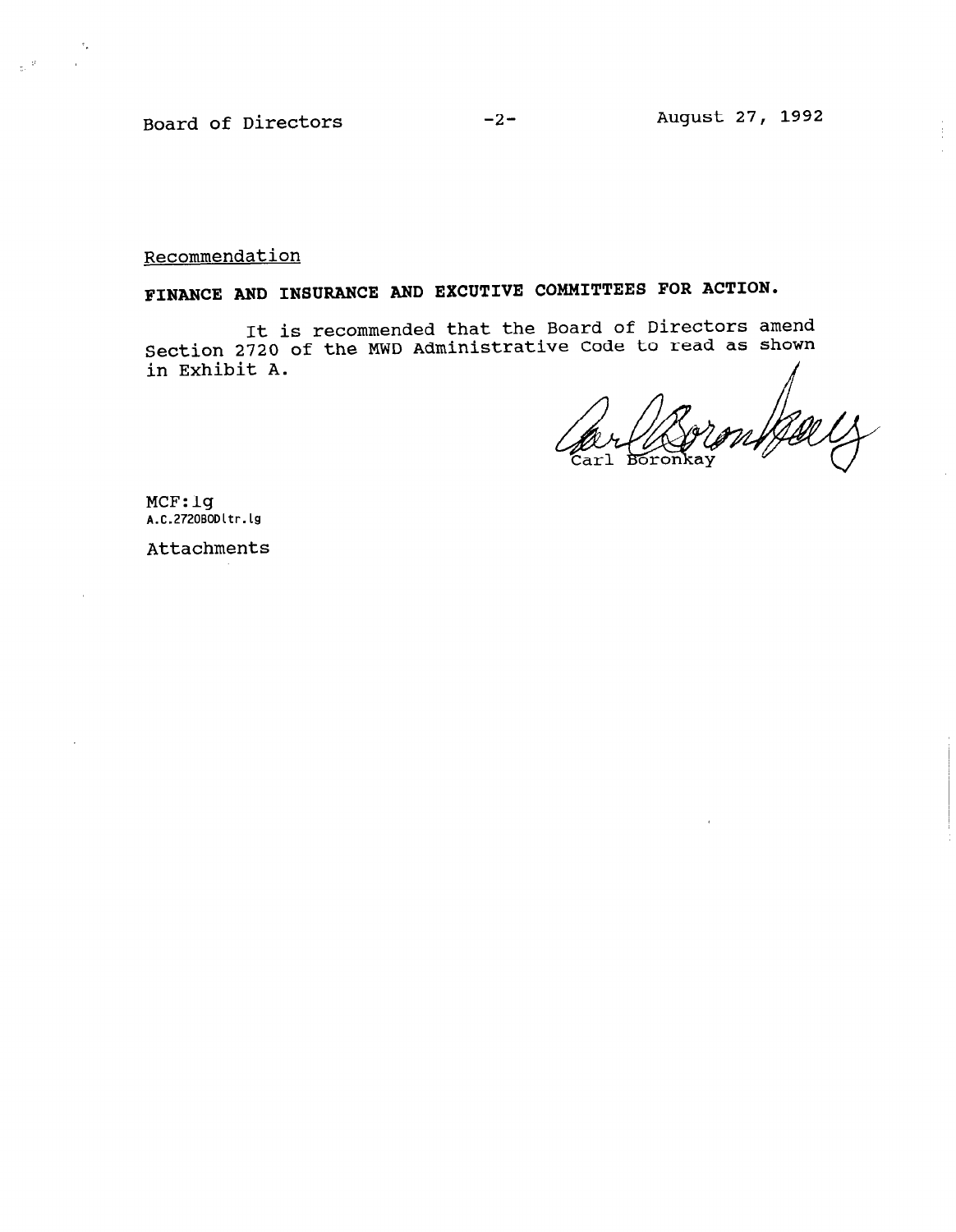## Attachment A

### § 2720. General Manager's Quarterly Reports

The General Manager shall quarterly make the following reports:

- (a) To the Engineering and Operations Committee:
	- (1) On service connections approved by the General Manager pursuant to Sections 4700-4708 with the estimated cost and approximate location of each:
	- (2) On the execution of any relocation agreements involving an amount in excess of \$100,000 under the authority of Section 8118(a);
	- (3) On the execution of any contract authorized pursuant to Section 8121; and
	- (4) On the status of the Local Projects Program, including the execution of any Local Projects Program agreements under the authority of Section 4516.
- (b) To the Land Committee:
	- (1) Deeds or grants accepted during the preceding quarter;
	- (2) Easements, or similar rights, granted during the preceding quarter under the authority of Section 8220, and shall also include in such report any relocation or protection agreement made in connection therewith:
	- (3) All leases made during the preceding quarter under the authority of Sections 8222 and 8223:
	- (4) The details of any transactions during the preceding quarter in which an improvement was disposed of in such a manner as to make the improvement available for subsequent use by a party other than the District; and
	- (5) Property sold pursuant to the authority granted by Section 8240 et seq.

(c) To the Legal and Claims Committee, jointly with the General Counsel, the exercise of any power delegated to them by Sections 6431, 9200 and 9201.

(d) To the Organization and Personnel Committee on the employment of any consultant, the extension of any consult employment of any consultant, the extension of any consulting agreement, and on the exercise of authority under Section and 8117 during the preceding calendar quarter. The report<br>covering the last calendar quarter of the year may be combined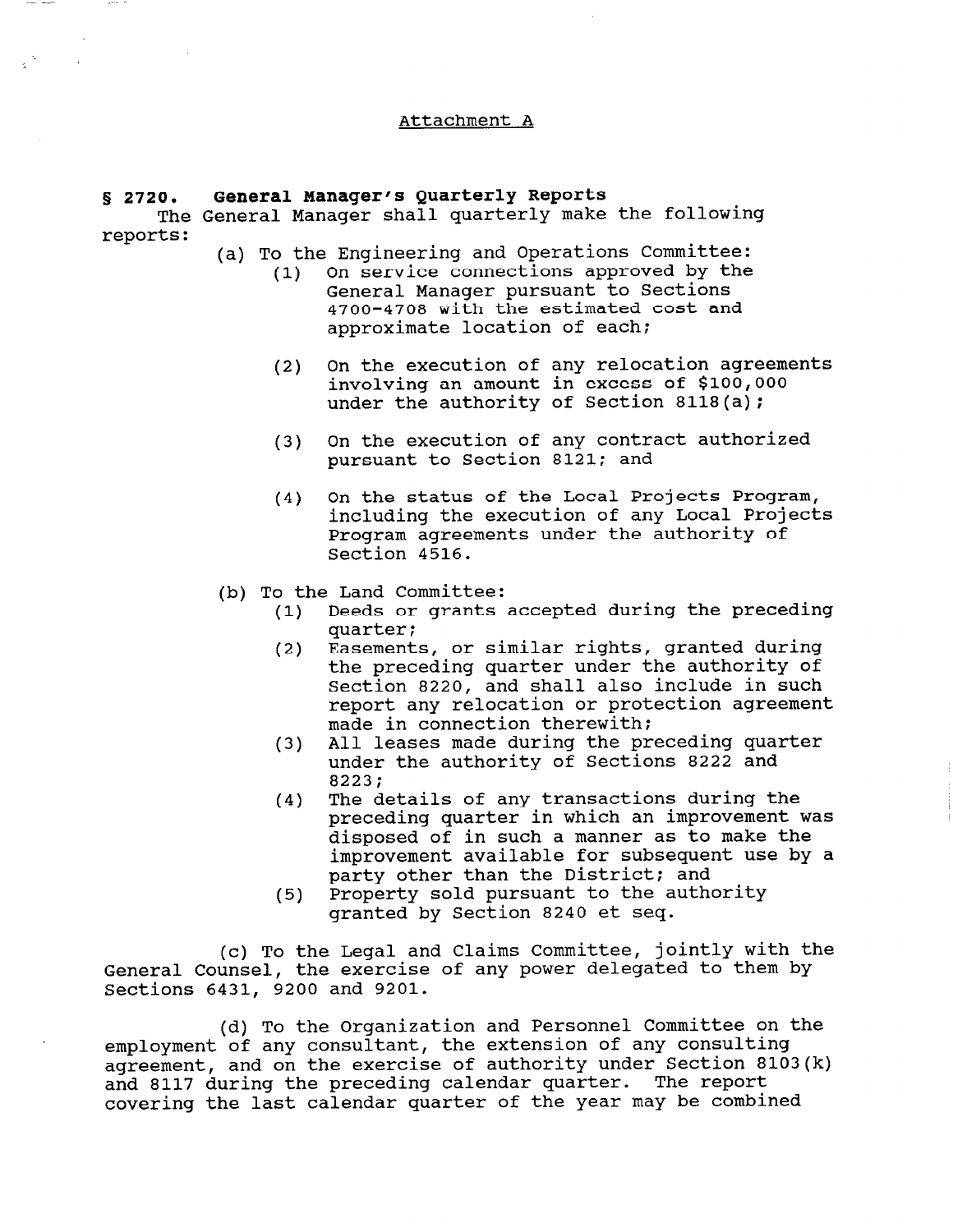with and included in the annual report. Each such report shal indicate when a consultant is a former employee of the Distr

 $\epsilon^{\rm th}$ 

 $\bar{p}$ 

(e) To the Water Problems Committee on the status of the Local Projects Program, including the execution of any Local Projects Program agreements under the authority of Section 4516.

(f) To the Executive Committee on Directors' travel expenses.

 $-2-$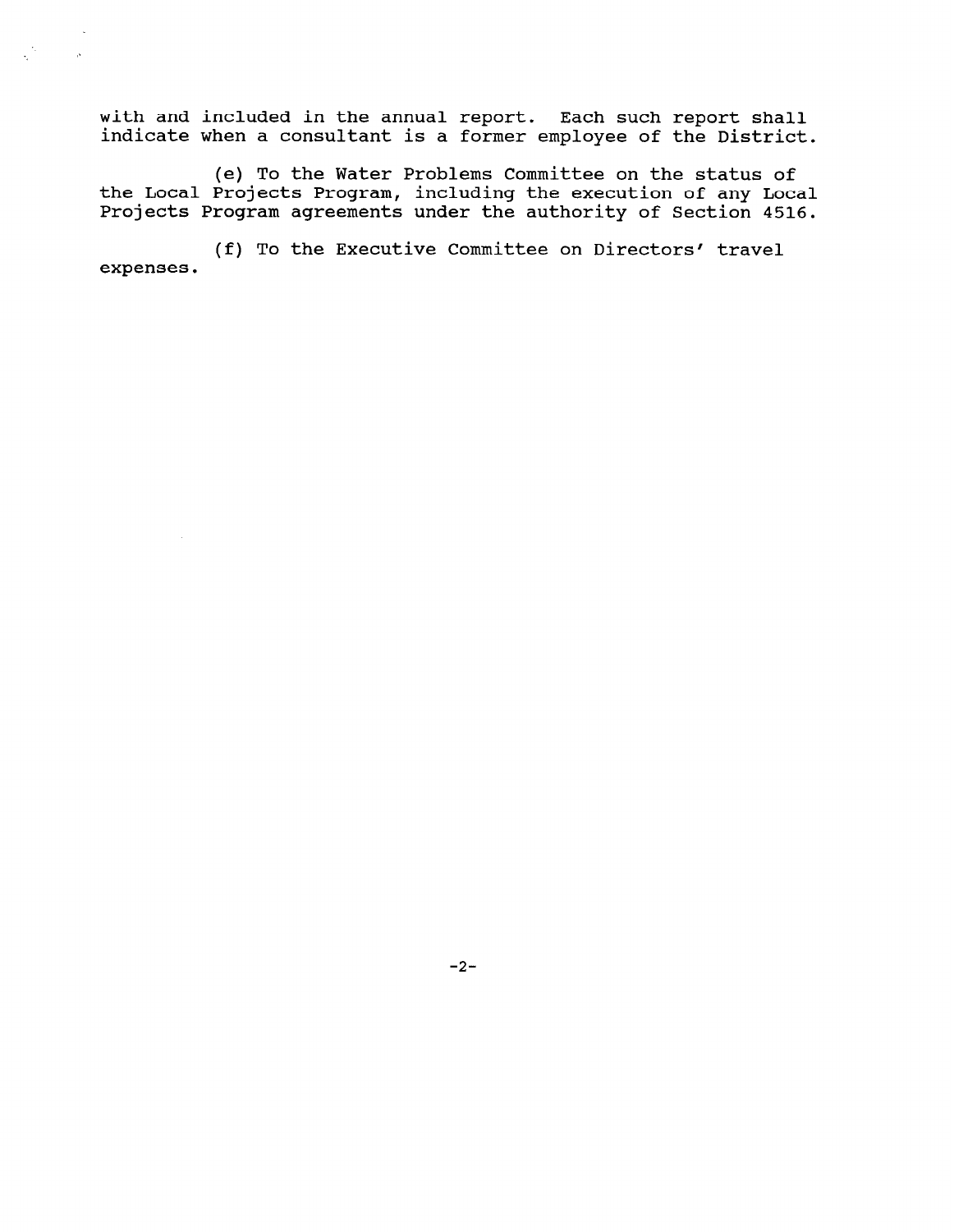## Attachment B

## 5 2720. General Manager's Quarterly Reports

 $\label{eq:2.1} \frac{1}{2} \sum_{i=1}^n \frac{1}{2} \sum_{j=1}^n \frac{1}{2} \sum_{j=1}^n \frac{1}{2} \sum_{j=1}^n \frac{1}{2} \sum_{j=1}^n \frac{1}{2} \sum_{j=1}^n \frac{1}{2} \sum_{j=1}^n \frac{1}{2} \sum_{j=1}^n \frac{1}{2} \sum_{j=1}^n \frac{1}{2} \sum_{j=1}^n \frac{1}{2} \sum_{j=1}^n \frac{1}{2} \sum_{j=1}^n \frac{1}{2} \sum_{j=1}^n \frac{$ 

The General Manager shall quarterly make the following reports:

(a) To the Engineering and Operations Committee:

- (1) On service connections approved by the General Manager pursuant to Sections 4700-4708 with the estimated cost and approximate location of each;
- (2) On the execution of any relocation agreements involving an amount in excess of \$100,000 under the authority of Section 8118(a);
- (3) On the execution of any contract authorized pursuant to Section 8121; and
- (4) On the status of the Local Projects Program, including the execution of any Local Projects Program agreements under the authority of Section 4516.
- (b) To the Land Committee:
	- (1) Deeds or grants accepted during the preceding quarter:
	- (2) Easements, or similar rights, granted during the preceding quarter under the authority of Section 8220, and shall also include in such report any relocation or protection agreement made in connection therewith:
	- (3) All leases made during the preceding quarter under the authority of Sections 8222 and 8223;
	- (4) The details of any transactions during the preceding quarter in which an improvement was disposed of in such a manner as to make the improvement available for subsequent use by a party other than the District; and
	- (5) party other than the bistrict; and<br>Dreparty sold pursuant to the author rioperty solu pursuant to the a

(c) To the Legal and Claims Committee, jointly with the General Counsel, the exercise of any power delegated to them by Sections 6431, 9200 and 9201.

(d) To the Organization and Personnel Committee on the employment of any consultant, the extension of any consulting employment of any consultant, the extension of any consulting<br>employment and on the execution of authority under Cection 8103(k) agreement, and on the exercise of authority under Section<br>... 2117 during the preceding calendar quarter. The repor and 8117 during the preceding calendar quarter. The report<br>covering the last calendar quarter of the year may be combined